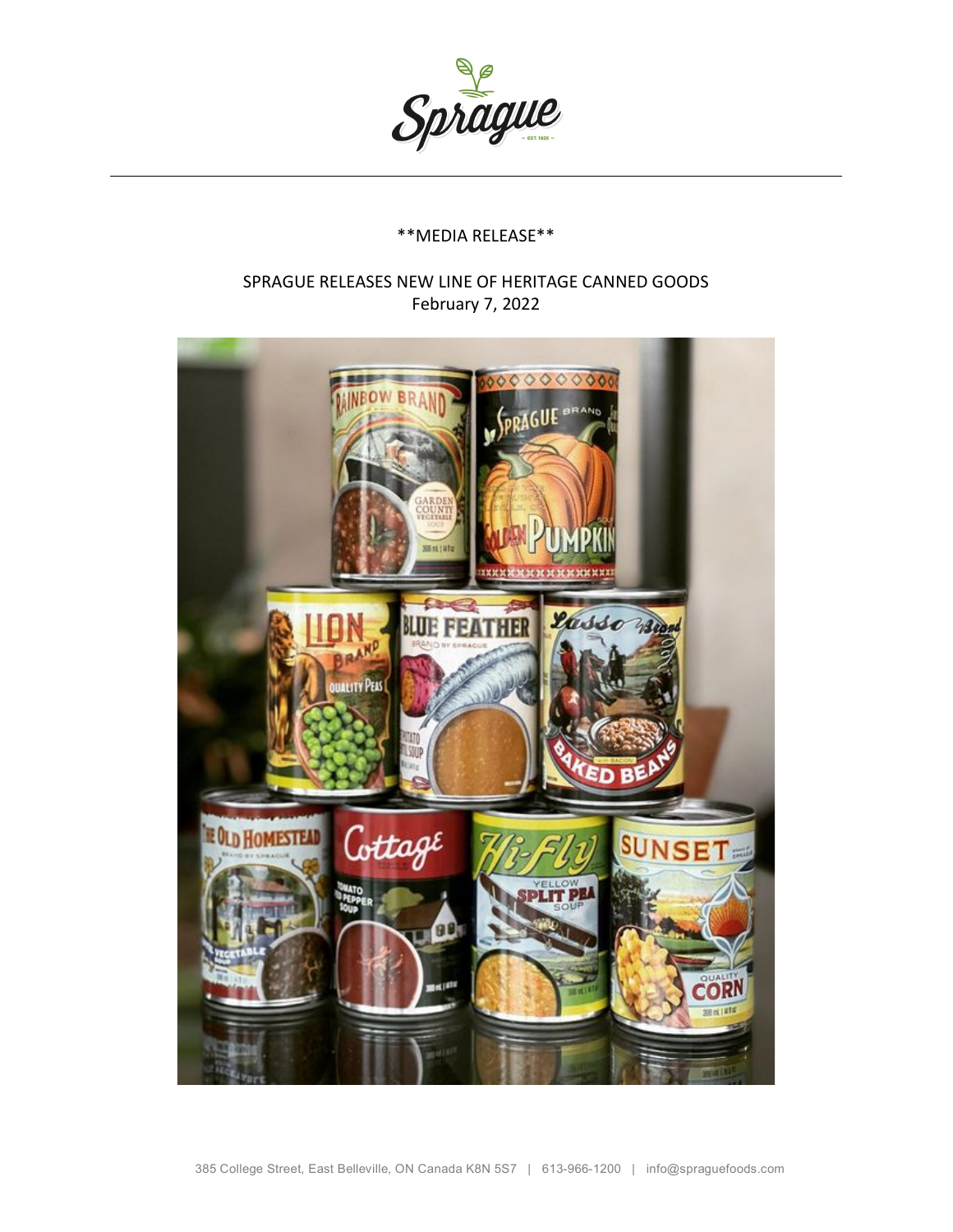

Sprague Foods of Belleville is introducing a new line of canned products showcasing the history of the canning industry of Prince Edward County, Ontario – once the centre of the industry in Canada. The new line of canned soups, peas, corn and beans features heritage labels originally designed for local companies during the heady days of the industry from 1880 until the late 1960s when the area was known as the "Garden County of Canada." Profits from the initiative help support The Ameliasburgh Heritage Hub, a collective of heritage organizations in the village.

Sprague Foods has its own rich history. The company started in 1925 and is the sole local survivor of the dozens of canning companies that once operated in the region. The company is now in its fifth generation as a family-owned and operated local business.

"Over the decades, we have kept innovating new products to keep up with an ever-changing market," says Keenan Sprague, a great- great - grandson of company founder, J. Grant Sprague. "This project continues that tradition of innovation. These vintage labels are beautiful and remind us of a time when local vegetable canners and farmers were thriving. Profits from the project support the work of several local heritage organizations to celebrate and preserve this history. We believe this is a way for consumers to purchase an everyday quality product while learning more about an industry that once meant everything to Prince Edward County."

The Ameliasburgh Heritage Hub is a newly – formed alliance of community organizations in the village of Ameliasburgh including the Marilyn Adams Genealogical Research Centre (operated by the 7th Town Historical Society), the Ameliasburgh Heritage Village (one of the five County museums), History Lives Here Inc., and the Quinte Educational Museum and Archives.

"We're very excited about the Hub project," says Janet Comeau of the 7th Town Historical Society. "Over the last year, we and our heritage neighbours have come together in a collective effort to promote the history that is all around us. Partnering with a local business like Sprague Foods to create consumer products which showcase the past, is a novel way of engaging residents and visitors in community history while raising funds to support our efforts."

The project features heritage labels from several Prince Edward County canning companies including the Lion Brand produce of canning pioneer, Wellington Boulter, the father of the canning industry in Canada, and other long-established companies like the Sunset Brand produce of John W. Hyatt and Sons. Each product includes a short history about the original canning business.